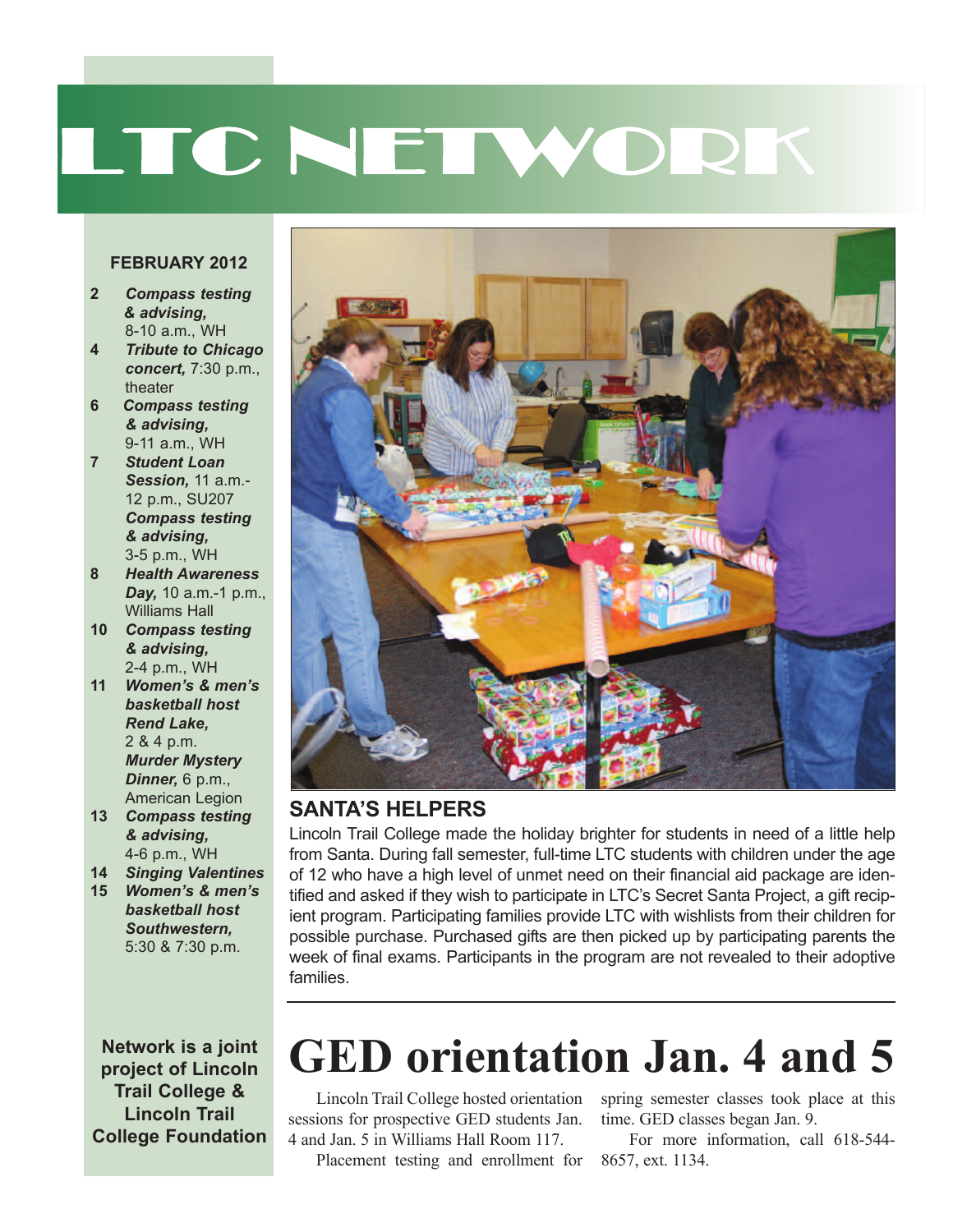### **MIG welding course scheduled**

Lincoln Trail College will offer a minisession of MIG Welding beginning Jan. 19 at the Red McCoy Welding Center in Robinson.

The class, which meets from 6 to 8 p.m. Thursdays through Feb. 9, will emphasize basic welding techniques, methods and applications of MIG, or metal inert gas, welding. Both classroom instruction and hands-on training will be implemented. Students do not have to be enrolled in the welding program to take MIG Welding. This class is for beginners as well as those who simply want to refresh their welding skills.

In-district students enrolled in 4 evening credit hours or less may quality for an evening discount.

To enroll, contact Admissions at 618- 544-8657, ext. 1097.



#### **BROADBAND HUB**

During Lincoln Trail College's winter break, remodeling work began in the LTC Industrial Annex to accommodate cables and equipment related to a U.S. Department of Commerce grant recently awarded to the Illinois Century Network to provide suitable broadband access for community anchor institutions in the region's rural counties. As part of the project, LTC will serve as one of the hubs for the statewide network.

### *Spring defensive driving courses*

Several National Safety Council Defensive Driving Courses (DDC-4) will be offered throughout the Illinois Eastern Community Colleges District during January 2012.

Classes will be offered from 6 to 10 p.m. Jan. 9 at Frontier Community College Foundation Hall; Jan. 10 at Wabash Valley College Science Building Room 61; Jan. 11 at Olney Central College Wattleworth Hall Room 106; and Jan. 12 at Lincoln Trail College South Campus Room 106.

The DDC-4 course is a classroom

"face-to-face" class. It is accepted as an "assigned driving course" as required for traffic-related court supervision. Some insurance companies will provide a discount for successful completers of this course. Participants successfully completing the course will receive a National Safety Council DDC-4 Certificate. The cost is \$50. Special rates are available to seniors wishing a refresher on safe driving skills.

To register, contact Becky Coomer at (618) 544-8252.

- **18** *Women's & men's basketball host Kaskaskia,* 2 & 4 p.m. *Homecoming Dance,* 7 p.m.- 12 a.m., cafeteria
- **19** *Prom Expo,* 1-4 p.m., gym
- **20** *College closed for Presidents' Day*
- **22** *Women's & men's basketball host Wabash Valley,* 5:30 & 7:30 p.m.
- **23** *Admissions & FAFSA Night,* 4-7 p.m., WH
- **24** *Student Loan Session,* 2-3 p.m., SU207
- **29** *Political Society Bake Sale,* 7:30 a.m.-1 p.m., WH lobby

### *Martial arts classes kick off spring*

Get in shape this spring with sessions of Karate for Kids and Tae Kwon Do in the karate room on north campus.

Andy Bradbury leads the martial arts classes which focus on selfdefense and promote discipline and physical fitness.

Two sessions of Karate for Kids will be offered: 6 to 7 p.m. Mondays and 7 to 9 p.m. Mondays. Fees are \$45 for the 6 p.m. class and \$65 for the 7 p.m. class.

Tae kwon do classes meet from 7 to 9 p.m. Mondays and Wednesdays. College credit is offered for those 14 and older.